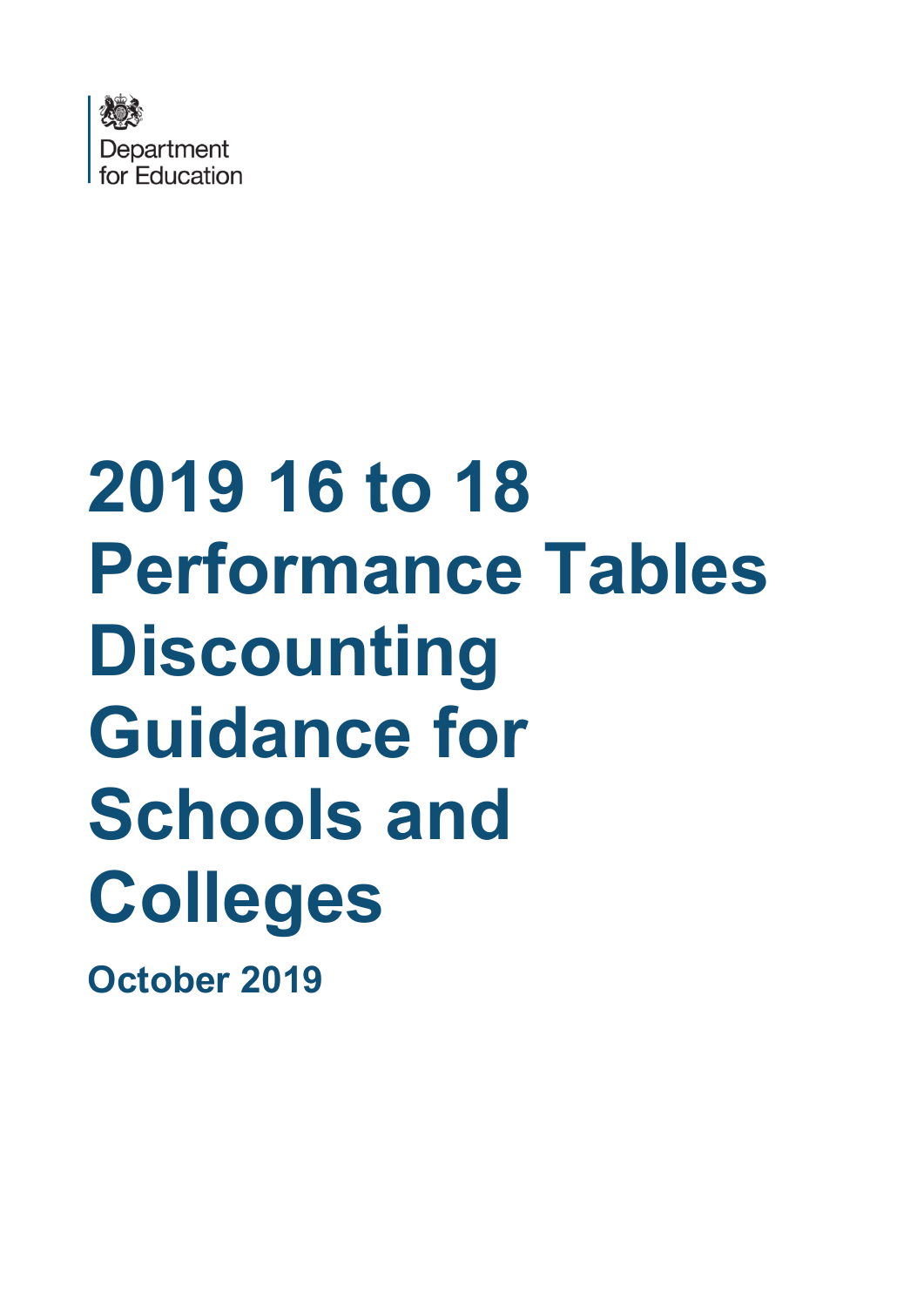# **Contents**

| Introduction                                                 | 3              |  |
|--------------------------------------------------------------|----------------|--|
| Why we need discounting                                      | 3              |  |
| Can a student do several qualifications which discount?      | 3              |  |
| Which qualifications discount?                               | 4              |  |
| <b>Discounting families</b>                                  | $\overline{4}$ |  |
| Discount codes                                               | 5              |  |
| Discounting for level 3 attainment measures                  | 5              |  |
| Exception discounting for level 3 qualifications             | 6              |  |
| Discounting for A level cohort indicators                    | $\overline{7}$ |  |
| Discounting for level 2 attainment measures                  | $\overline{7}$ |  |
| Where to get more information                                | 8              |  |
| <b>Frequently Asked Questions</b>                            | 8              |  |
| Annex $A - 16$ to 18 performance tables discounting families |                |  |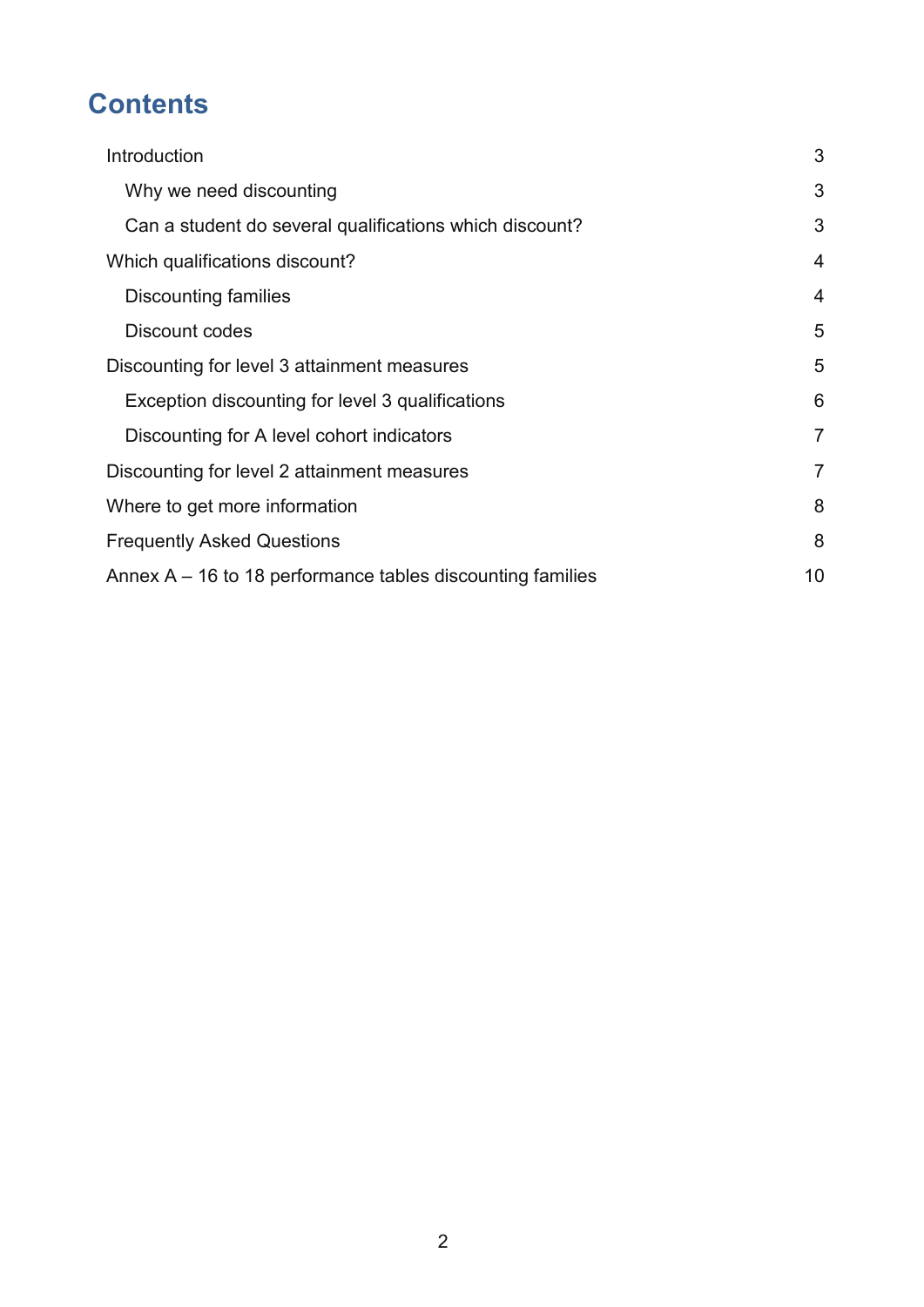# <span id="page-2-0"></span>**Introduction**

Discounting is an important part of the performance tables as it defines how the performance points and size of a subject are selected when a student entered more than one qualification in the same subject area.

This document contains guidance on how qualifications are discounted for the 16 to 18 performance tables. A similar guidance document is available for key stage 4.

This document is an introduction to how the discount process works in school and college performance measures. It does not provide a comprehensive list of discount codes and families for all qualifications, nor does it consider the background to the development of the coding system.

Discount codes may be updated at any time during the year to improve the quality of discounting. This can affect the current cycle without prior notice.

Some frequently asked questions are provided towards the end of this document.

### <span id="page-2-1"></span>**Why we need discounting**

Discounting is primarily about ensuring that where a student has taken more than one qualification in the same subject area, the performance tables only give credit once for teaching a single course of study.

Discounting may be required in a number of situations:

a. A student resits a qualification before the end of 16-18 study, possibly with a different awarding organisation. Discounting then ensures that only the best result is counted in the performance tables.

b. A larger qualification incorporates several smaller qualifications within it. Many of the vocational qualifications are structured in this way. Discounting ensures that only the overarching (largest) qualification counts toward the school or college performance measures.

c. The school or college provides a single course of study but then enters the students for two or more very similar qualifications. Discounting ensures that the achievement from this course is counted only once.

## <span id="page-2-2"></span>**Can a student do several qualifications which discount?**

The discounting process only affects performance measures for schools and colleges. It does not affect the awards an individual student has achieved. There are a number of educational reasons why a student might undertake several qualifications which discount each other. A common one would be in order to recognise their progression through a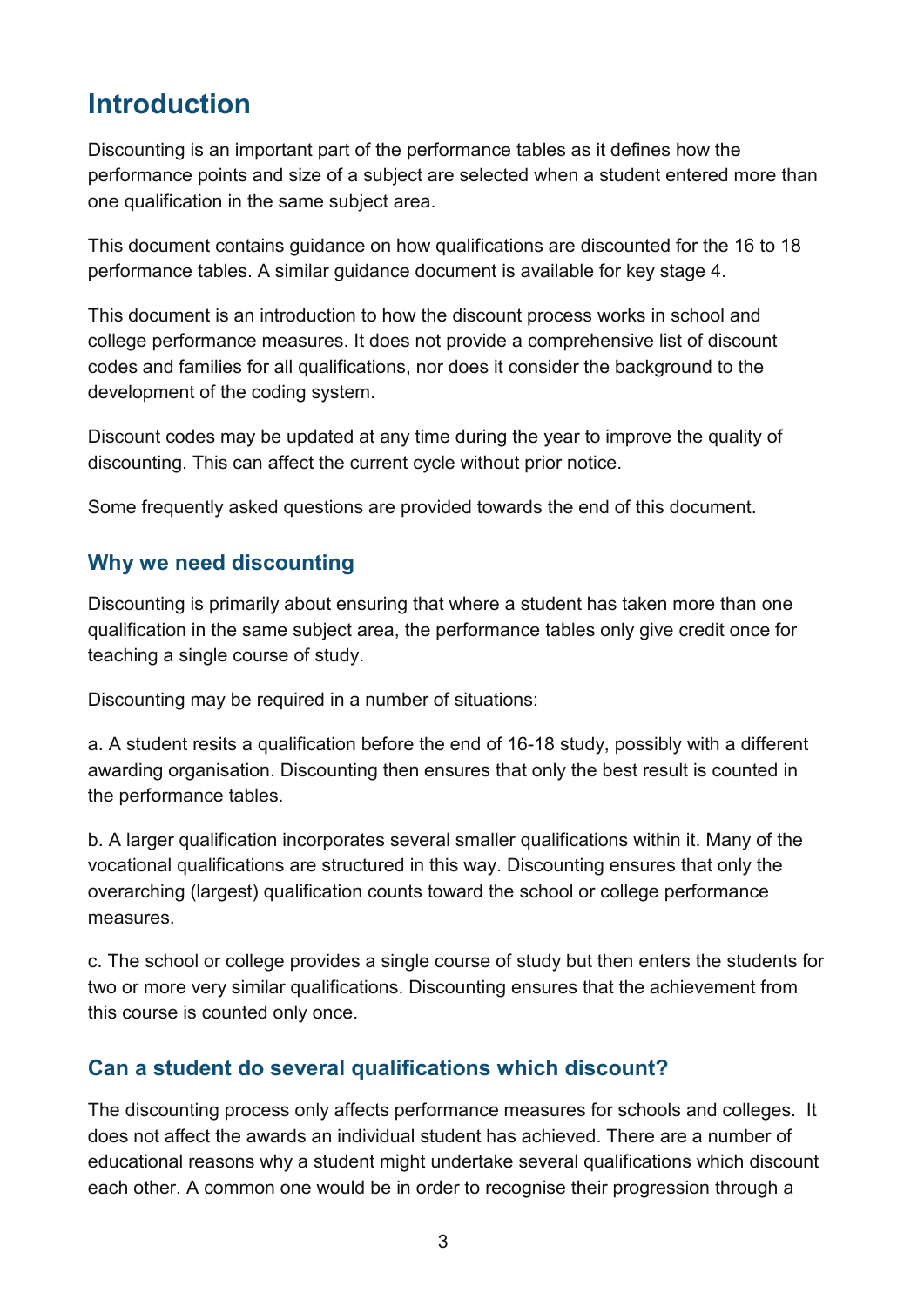course of study, for example taking an AS level before progressing to an A level in the same subject.

# <span id="page-3-0"></span>**Which qualifications discount?**

Discounting is only applied to those qualifications which count in the performance tables. From 2017, the vocational qualifications included were extended to technical certificates and level 2 vocational qualifications of size equivalent to at least two GCSEs (minimum 145 guided learning hours). The lists of tech level, applied general and techical certificate qualifications can be found here: [vocational qualifications for 14 to 19 year olds.](https://www.gov.uk/government/collections/performance-tables-technical-and-vocational-qualifications)

Two qualifications will discount if they are in the same discounting family (broad class of qualification, see below) and have the same discount code (reflecting same subject area, see below). They will not discount if they have the same discount code but belong to different discounting families. Discounting can occur across categories, for example if a tech level and an applied general have the same discount code and are in the same discounting family. Further information and examples can be found in the Discounting section of the [Technical Guidance.](https://www.gov.uk/government/publications/16-to-19-accountability-headline-measures-technical-guide)

In previous years, discounting only took place across results from the latest two years. From the 2016 performance tables, discounting applies to all eligible qualifications taken by a student during 16-18 study, up to the past three years.

Since 2016, results are allocated on an annual basis to the provider where the student has enrolled to take their main programme of study. This means a student can be allocated to a provider for one year, two years or three years. For performance measures at institution level, discounting applies to all eligible qualifications achieved in a provider. Qualifications achieved at different providers by a student will not discount against each other. For example, if a student took an AS level in the first year at one school and then achieved an A level after moving to another school in the second year, the AS level will be counted in the performance measures for the first school. It will not be discounted by the A level achieved in the second school. The same principle applies to local authority results.

On occasion, additional discounting rules are required to deal with more complex combinations of subjects. This is known as exception discounting.

## <span id="page-3-1"></span>**Discounting families**

The discounting family describes the nature of the qualification; for example whether it is an A level, a vocational qualification or an International Baccalaureate Diploma. Qualifications in different discounting families do not discount against each other.

Annex A - 16 to [18 performance tables discounting families](#page-9-0) shows the six discounting families for 16 to 18 performance tables.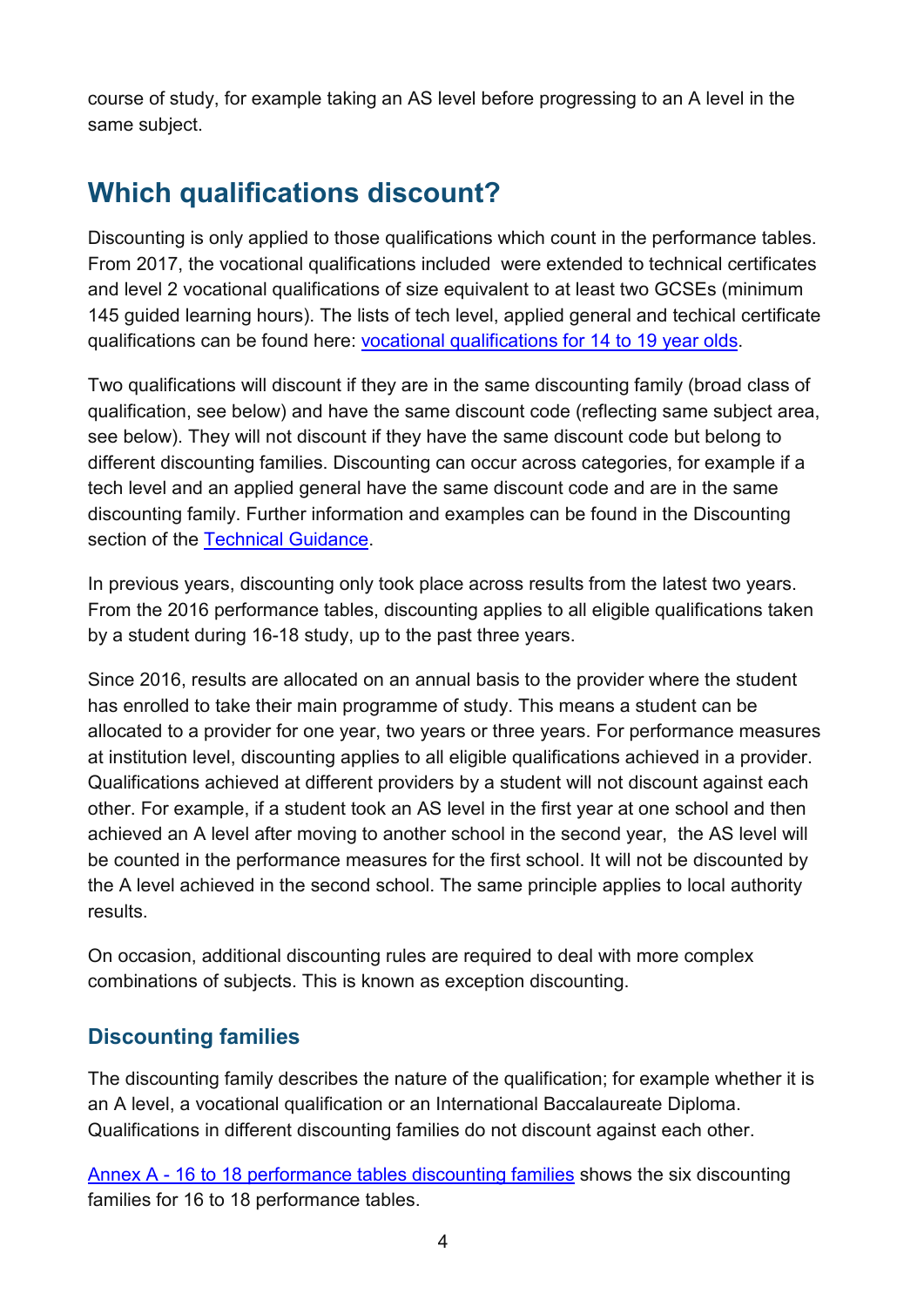## <span id="page-4-0"></span>**Discount codes**

-

A qualification is assigned a discount code on the basis of the subject area it covers. The purpose of a discount code is to gather qualifications with similar content together and compare them to the other qualifications with that code.

Only qualifications that contribute to the performance tables are allocated discount codes. Qualifications at level 4 and above are not given discount codes as they fall outside the scope of the performance tables.

From 2014, there are distinct discount codes for key stage 4 and 16 to 18 performance tables, which are available on our website [here.](https://www.gov.uk/government/publications/16-to-19-qualifications-discount-codes-and-point-scores) This is due to reforms to the secondary performance tables and will result in some qualifications which can count in both the key stage 4 and 16 to 18 performance tables, such as AS levels, having one discount code for key stage 4 and another for 16 to 18.

# <span id="page-4-1"></span>**Discounting for level 3 attainment measures**

When two (or more) level 3 qualifications are known to have the same discount code *and* belong to the same discounting family, the following principles are applied to determine which one(s) is(are) discounted.

- a. Where a student has entered qualifications of different sizes and passed the larger qualification, the larger qualification is counted since it incorporates the smaller (e.g. has modules or units in common). The smaller qualification is not counted (even if the larger qualification has less points). For example, where a student has gained an AS en route to an A level, in the same subject, only the A level result will count.
- b. Where a student has failed to pass a larger qualification but passed a smaller qualification, passes in smaller qualifications will be selected for point score, while the size of the larger qualification will be selected for the size of entry<sup>[1](#page-4-2)</sup>. For example, if a student gained an AS level but fails to obtain a pass grade at A level, the point score for AS level would be selected as the point score for the subject, while the size of entry to the subject would be equivalent to one A level.
- c. Where a student has more than one qualification of the same size, credit will be given to the one with the highest point score.

<span id="page-4-2"></span><sup>1</sup> This also applies where a student has taken a legacy AS qualification and a reformed A level qualification with the same discount code.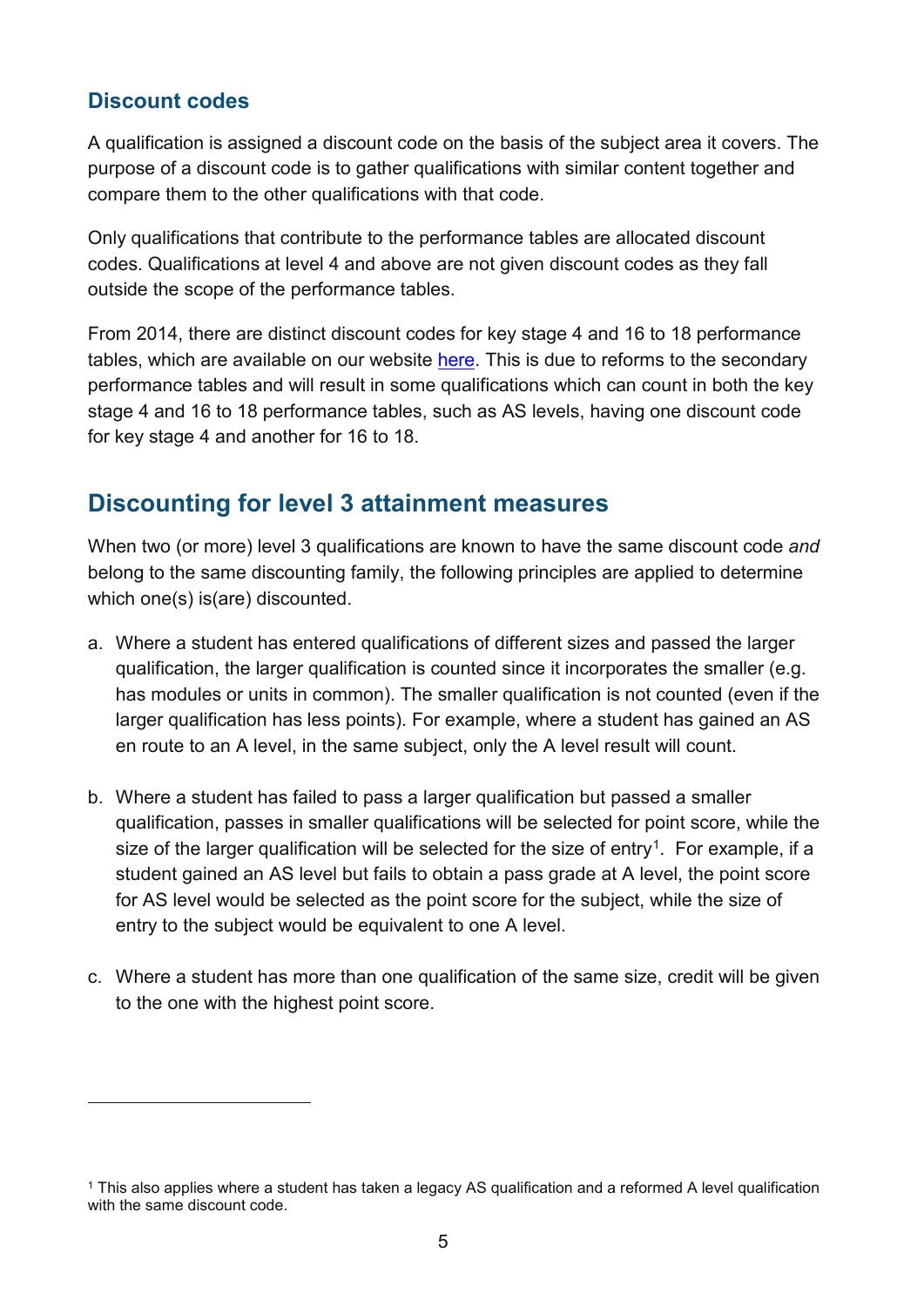d. If there are still two or more qualifications that could be counted one is selected randomly; however, please also see paragraph **Discounting for A level cohort** [indicators.](#page-6-0)

## <span id="page-5-0"></span>**Exception discounting for level 3 qualifications**

Occassionally there are situations where assigning discounting families and discount codes are not sufficient to achieve accurate discounting. In these circumstances, rules about specific qualifications are applied. This is referred to as 'exception discounting'.

Exception discounting applies in the following circumstances:

- Use of Maths and Free Standing Maths Qualifications
- GCE AS and A level Maths qualifications
- International Baccalaureate and IB components

The information below provides a basic overview of the exception discounting process. If you require more detailed information for a specific situation then please use the contact details under the section [Where to get more information](#page-7-0) .

#### **AS/A level Use of Maths and Free Standing Maths Qualifications (FSMQs)**

The AS and A level Use of Maths is made up of a combination of level 3 FSMQs and core units that are not qualifications in their own right. Therefore, if the Use of Maths qualification is positively graded then the FSMQs will be discounted. The FSMQs will only count in the performance tables if the AS/A level Use of Maths qualification is unclassified and one or more FSMQs are positively graded; the AS/A level size will be counted in the 16 to 18 performance tables but the points will be taken from the FSMQs.

#### **GCE AS and A level maths qualifications**

In the 16 to 18 performance tables the following AS qualifications will be discounted if they were achieved en route to an A level in General Maths: Maths (Mechanics), Maths (Pure), Maths (Discrete), Maths (Applied) and Maths (Statistics). Maths (General) is already discounted under the normal discounting rules.

#### **International Baccalaureate and IB components**

In the 16 to 18 performance tables, if a student passes the International Baccalaureate, all components are discounted on both size and points and only the baccalaureate is counted.

If a student fails the International Baccalaureate, then the baccalaureate points are discounted and the size counted, and the points for the components are counted and their sizes discounted.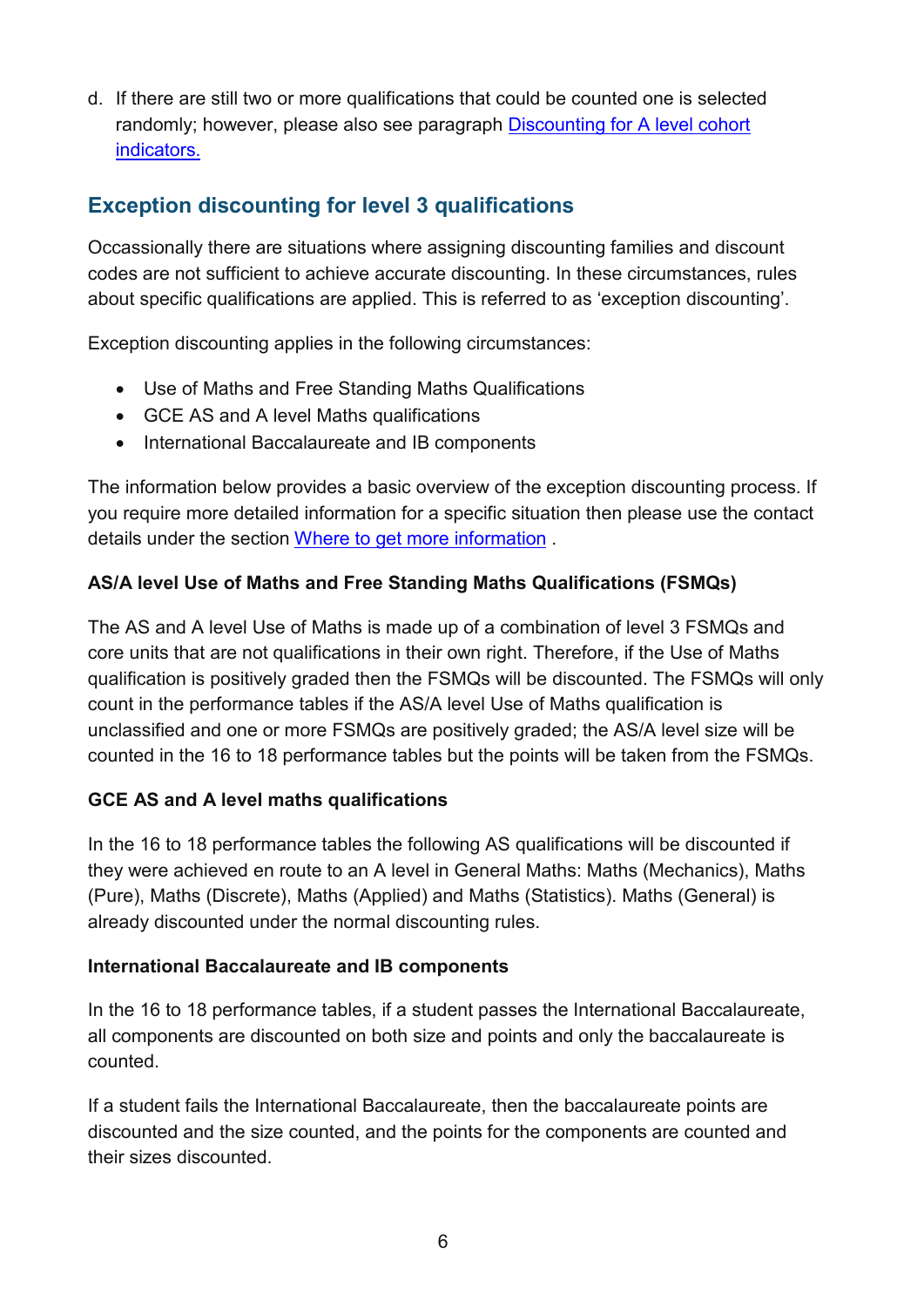If there is no International Baccalaureate result then the component results and sizes are counted.

For more information on how discounting works for these qualifications please use the contact details under the section [Where to get more information.](#page-7-0)

The International Baccalaureate Career-related Programme (IBCP) is made up of a core consisting of four components, a career-related study and a minimum of two IB Diploma courses. The career related qualification can be taken with any awarding organisation. Where more than one career related qualification has been taken by a student we are unable to confidently identify qualifications which should count towards the IBCP. For this reason only the results of accredited component qualifications within the IBCP are reported, rather than the certificate itself.

## <span id="page-6-0"></span>**Discounting for A level cohort indicators**

For the introduction of a new group of A level-only cohort indicators in the 2012 16 to 18 performance tables, a new discounting approach was introduced to avoid a Pre-U discounting an A level result. Qualification discounting normally takes place within the same subject area and within the same family of qualifications. As A levels are in the same discounting family as the Pre-U qualification, it would have been possible for a Pre-U to discount an A level. The new discounting method prevents this.

# <span id="page-6-1"></span>**Discounting for level 2 attainment measures**

In common with discounting at level 3, discounting only applies to qualifications which count in the performance tables, and occurs between qualifications that fall in the same discounting family and discount code. Note, a failed level 3 qualification cannot discount a level 2 pass.

The following discounting rules apply to level 2 qualifications in level 2 attainment measures:

- a) Where a student achieved a qualification in level 3 as well, the level 2 qualification is discounted;
- b) Where a student has entered qualifications in different sizes, the larger qualification is counted and the smaller qualification is discounted;
- c) Where a student has more than one qualification of the same size, the qualification with the highest point score will be selected and other qualifications will be discounted:
- d) If there are still two or more qualifications that could be counted, the one with the latest award date will be selected.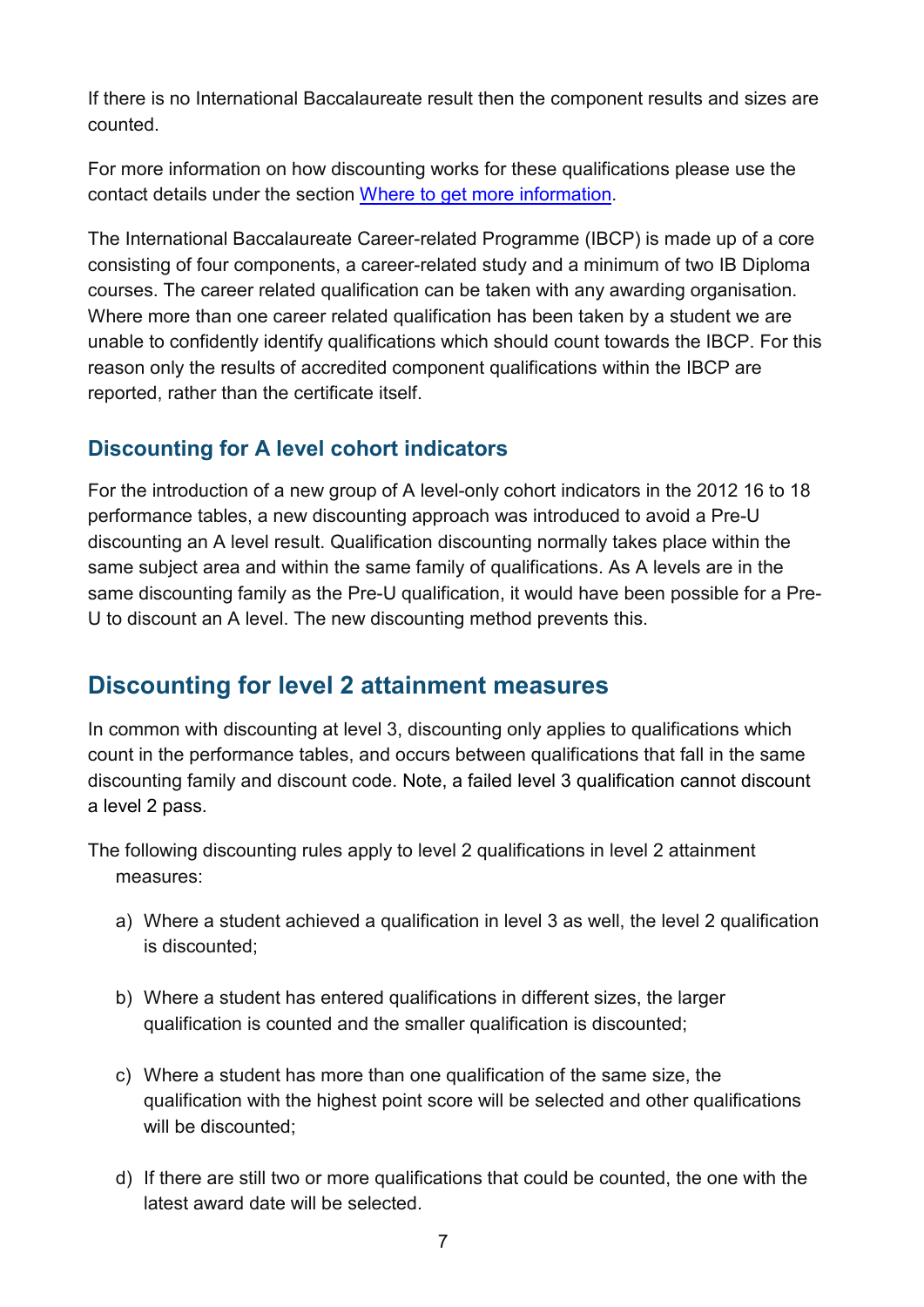# <span id="page-7-0"></span>**Where to get more information**

If you require further information about specific scenarios, please contact the department at [contact us helpline.](http://www.education.gov.uk/help/contactus/dfe) It is helpful if you can provide as much information about the qualifications as possible, including the 8 digit alpha-numeric qualification number. This can be found on Ofqual's 'Register of Regulated Qualifications' website: [regulated](http://register.ofqual.gov.uk/)  [qualifications register.](http://register.ofqual.gov.uk/) 

Some 'Frequently Asked Questions' are given below.

# <span id="page-7-1"></span>**Frequently Asked Questions**

#### **Q1 What is the impact of discounting on a student's results?**

**A1** The discounting system described here has no impact on any student – it is about measuring the performance of the school or college. If qualifications do discount each other this will reflect on the school or college's score in the performance tables but does not affect the qualifications the student has achieved.

#### **Q2 How do I find out the discount code and discounting family for a qualification?**

**A2** Discount codes and discounting families for 16 to 18 performance tables have been published on the [performance tables website.](https://www.gov.uk/government/publications/16-to-19-qualifications-discount-codes-and-point-scores) Please note that discount codes are not published for qualifications reported prior to 2018 performance tables. Please use the contact details under the section [Where to get more information](#page-7-0) quoting the qualification number for discount codes prior to 2018.

#### **Q3 Two qualifications in the same subject area require different skills or knowledge, why do they discount?**

**A3** The purpose of discounting is to prevent double counting of qualifications. When dealing with vocational qualifications, those awards whose units contribute to a larger award have been gathered together and allocated the same code as the larger qualification where this seems reasonable to do so. This means that schools and colleges will correctly receive the points for the largest qualification and not for all the smaller awards as well. By making sure that the largest appropriate qualification has been claimed the school or college will receive recognition for the teaching they have delivered.

#### **Q4 The specification from the Awarding Organisation (AO) has a classification code on it. Is this the same as the discount code?**

**A4** Discount codes are determined by the Department for Education and while the code given on the AO specification may match the discount code allocated this is not a formal record of the code. To check whether two qualifications discount please contact the department using the contact details under [Where to get more information.](#page-7-0)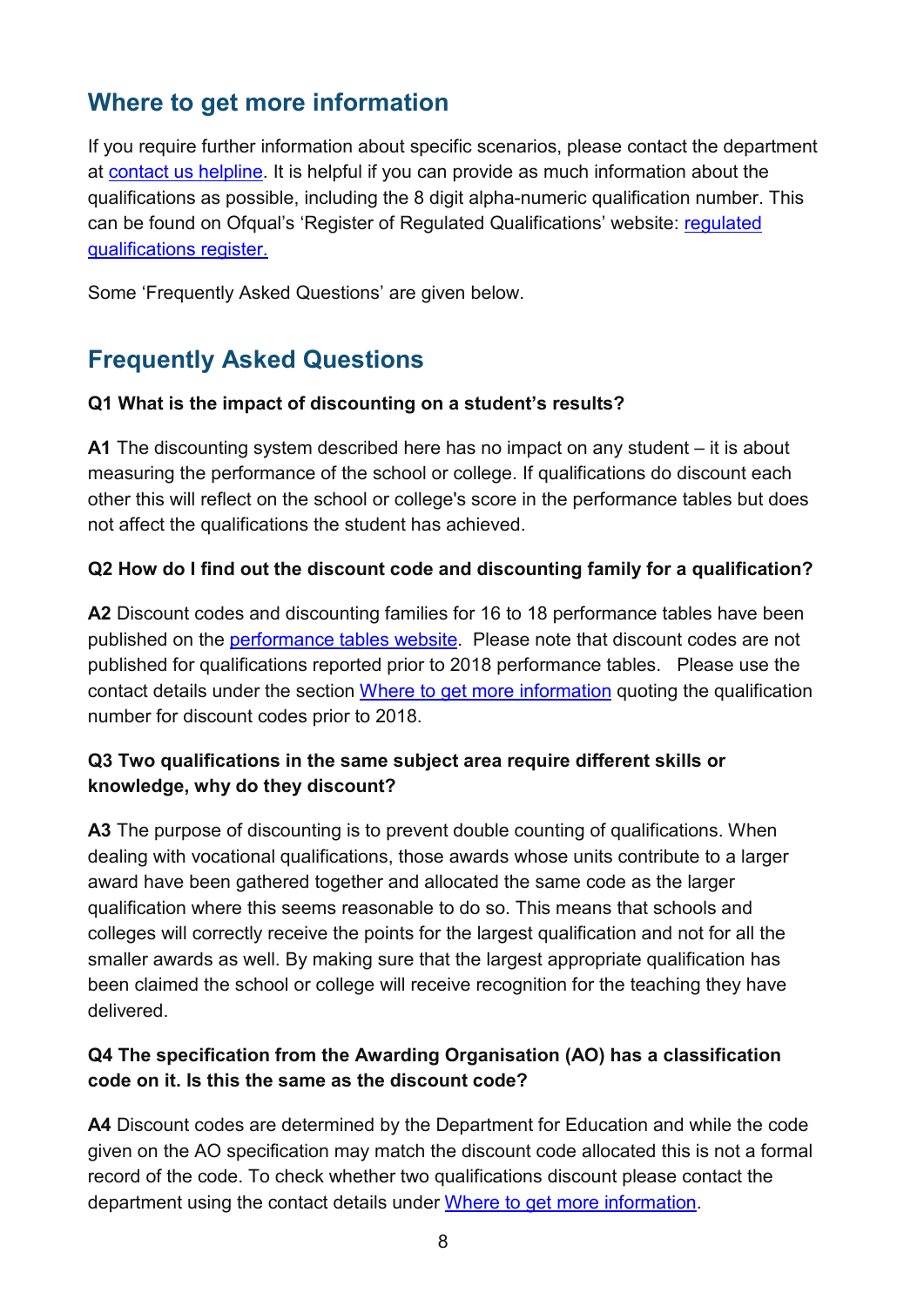#### **Q5 Why can two qualifications have different Barring Classification Codes on the Ofqual Register, but discount one another in the 16 to 18 performance tables?**

**A5** Diploma Barring Classification Codes and discount codes are two different things, although they may look similar. Barring Codes are about whether a student can use a qualification to claim their Diploma. Discount codes reflect whether a school or college should be awarded performance tables points for their teaching of the two qualifications. The performance tables are derived only from discount codes, which are not currently available on the Register.

#### **Q6 Can a subject discount code change?**

A6 Yes, the department reserves the right to make changes to individual discount codes without prior notice to improve the quality of discounting. Such changes can take place during the current cycle.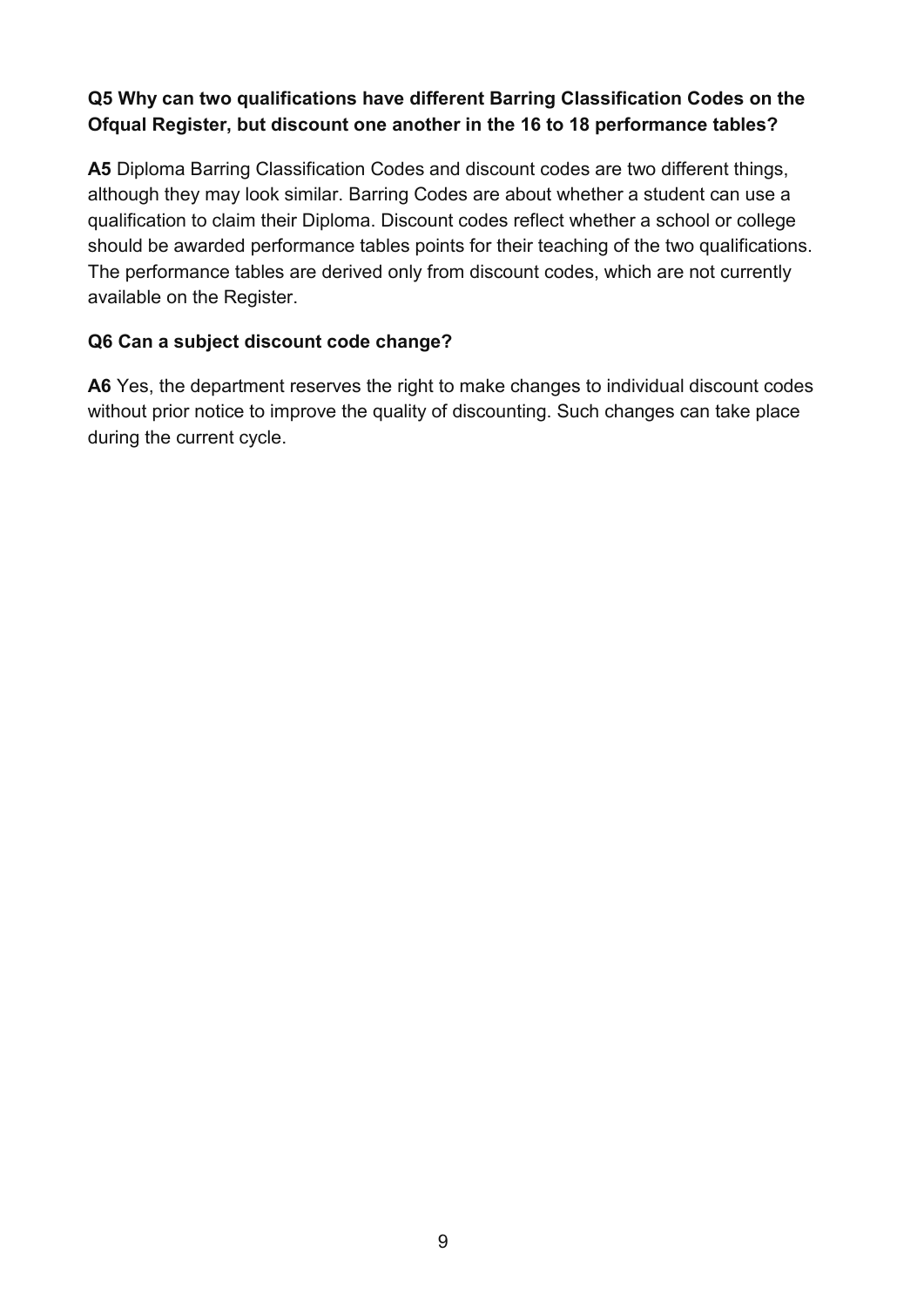# <span id="page-9-0"></span>**Annex A – 16 to 18 performance tables discounting families**

| General                                        | General<br><b>Vocational</b>            | <b>AEA</b>                     | <b>Vocationally related</b>                                                    | Free<br><b>Standing</b><br><b>Maths</b> | <b>Other General</b>                             |
|------------------------------------------------|-----------------------------------------|--------------------------------|--------------------------------------------------------------------------------|-----------------------------------------|--------------------------------------------------|
| <b>GCE A Level</b>                             | Applied GCE A<br>level Double<br>Award  | Advanced<br>Extension<br>Award | VRQ Level 2 and 3*                                                             | Level 3                                 | International<br>Baccalaureate                   |
| <b>GCE AS level</b>                            | Applied GCE A<br>level                  |                                | <b>BTEC Diploma Level</b><br>$1/2$ , 2 and 3                                   |                                         | Other General<br>qualifications Level 2<br>and 3 |
| Diploma Extended<br>Project                    | Applied GCE AS<br>level Double<br>Award |                                | <b>BTEC Certificate Level</b><br>$1/2$ , 2 and 3                               |                                         |                                                  |
| Pre U Diploma                                  | Applied GCE AS<br>level                 |                                | <b>BTEC Award Level 3</b>                                                      |                                         |                                                  |
| Pre U Principal<br>Subject                     | Applied GCE A<br>level / AS<br>combined |                                | <b>OCR Cambridge</b><br><b>Technical Certificate</b><br>Level 3                |                                         |                                                  |
| Pre U Short Course<br>Subject                  |                                         |                                | OCR Cambridge<br><b>Technical Diploma</b><br>Level 2 and 3                     |                                         |                                                  |
| <b>Principal Learning</b><br>(Diploma) Level 3 |                                         |                                | <b>OCR Cambridge</b><br><b>Technical Extended</b><br>Diploma Level 3           |                                         |                                                  |
| Core Maths (Level<br>3)                        |                                         |                                | <b>OCR Cambridge</b><br><b>Technical Introductory</b><br>Diploma Level 3       |                                         |                                                  |
|                                                |                                         |                                | OCR Cambridge<br><b>Technical Subsidiary</b><br>Diploma Level 3                |                                         |                                                  |
|                                                |                                         |                                | OCR Cambridge<br><b>Technical Extended</b><br>Certificate Level 2 &<br>Level 3 |                                         |                                                  |
|                                                |                                         |                                | OCR Cambridge<br><b>Technical Foundation</b><br>Diploma Level 3                |                                         |                                                  |

\*Please note that Level 2 and Level 3 VRQs can be of a variety of sizes and may therefore be equivalent to or smaller than other qualifications in the same discounting family.